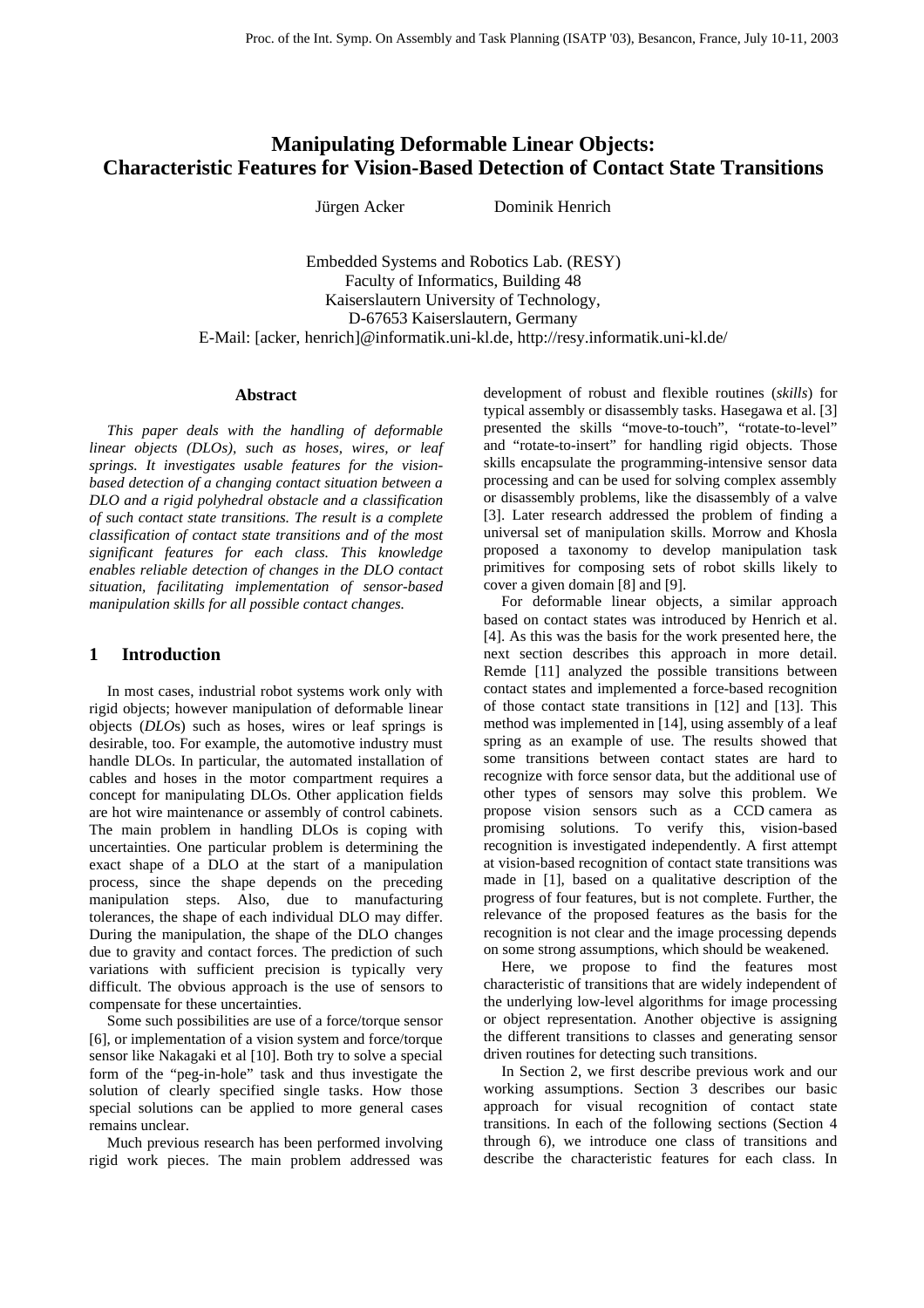Section 7, we summarize the results and give an overview on the future work.

### **2 Previous Work**

The work described here, depends heavily on the contact states for DLOs introduced in [4] and [11], thus, the following is a summary of that research. Since a polyhedral environment is assumed in [4], only vertices, edges, and faces exist as geometric primitives. The DLO is modeled by two vertices with an edge between them. The resulting contact states are shown in Figure 1.

A contact is considered to be stable if and only if a small movement in any direction does not change the contact state. (Even if the position of the contact point or contact line changes.) This requires a contact force, since otherwise only instable contacts exist. Only stable contact states can be established and released in a reliable manner. The instable contact states behave uncontrollably as described below.



Figure 1: Enumeration of contact states<sup>1</sup>.

Before the transitions between contact states are examined, we first further investigate the effects of the required contact force. This contact force presses the DLO against the obstacle, causing a deformation. For the stable  $E/F_{Point}$  and the instable  $E/E_{Point}$  contact states, the force flattens the DLO at the contact point, resulting in a short line contact instead of real point contact. Therefore, both contacts behave like their corresponding line contacts, so we will only further discuss the stable  $E/F_{Line}$ and stable  $E/E_{Point}$  contact states. The instable  $E/E_{Line}$ contact state is also regarded. Because of the obstacle's geometric properties, the stable  $E/E_{Point}$  and the  $E/V$ contact remain point contacts.

After defining contact states, we must now consider the possible transitions between them. A *contact state transition* is a change from one contact state to another without passing any intermediate contact states. For the handling of DLOs, the stable states are most interesting,

l

since the instable ones change spontaneously to a stable state and such *spontaneous transitions* cannot be controlled. Since the spontaneous transitions lead to stable contact states, the instable ones may still occur as transient states after an *initiated* state transition leads to an instable state. The resulting contact states and state transitions are shown in Figure 2, with regard only to single contacts.

In addition to the assumptions mentioned above, such as a polyhedral environment and contact forces, we make some assumptions for the vision system. First, we restrict ourselves presently to elastic DLOs with emphasis on low elastic deformation (E+, E– classes in [4]). Highly elastic objects may oscillate after acceleration, but we assume here that objects will either not oscillate or that an active damping [15] took place. After an initial acceleration, the acceleration of the gripper should be zero (linear motion) until the contact state transition takes. Further, the camera is placed at the optimal observation point for each transition and the environment is assumed to be static, so only the robot and the manipulated object move, and the other obstacles remain unchanged during the manipulation process.



Figure 2: State transition graph, solid edges indicate initiated and dashed indicate spontaneous transitions<sup>2</sup> .

#### **3 Basic Approach**

l

One method for vision-based detection of contact state transitions is the use of an object recognition system and generation of a 3D model of the DLO and the environment. However, since computer vision is still much inferior to human vision, the development of a system for recognizing DLOs and calculation of a 3D model is still an expensive task, especially the calibration of the camera(s). Fortunately, the introduced approach does not require a precise model for DLOs due to abstracing from geometric details.

In [13], a force/torque sensor was used to detect contact state transitions instead of a vision system. Since

<sup>1</sup> From [4,11] but the instable E/E point contact has been added.

<sup>&</sup>lt;sup>2</sup> From [11] but the instable states E/E and V/V have been added.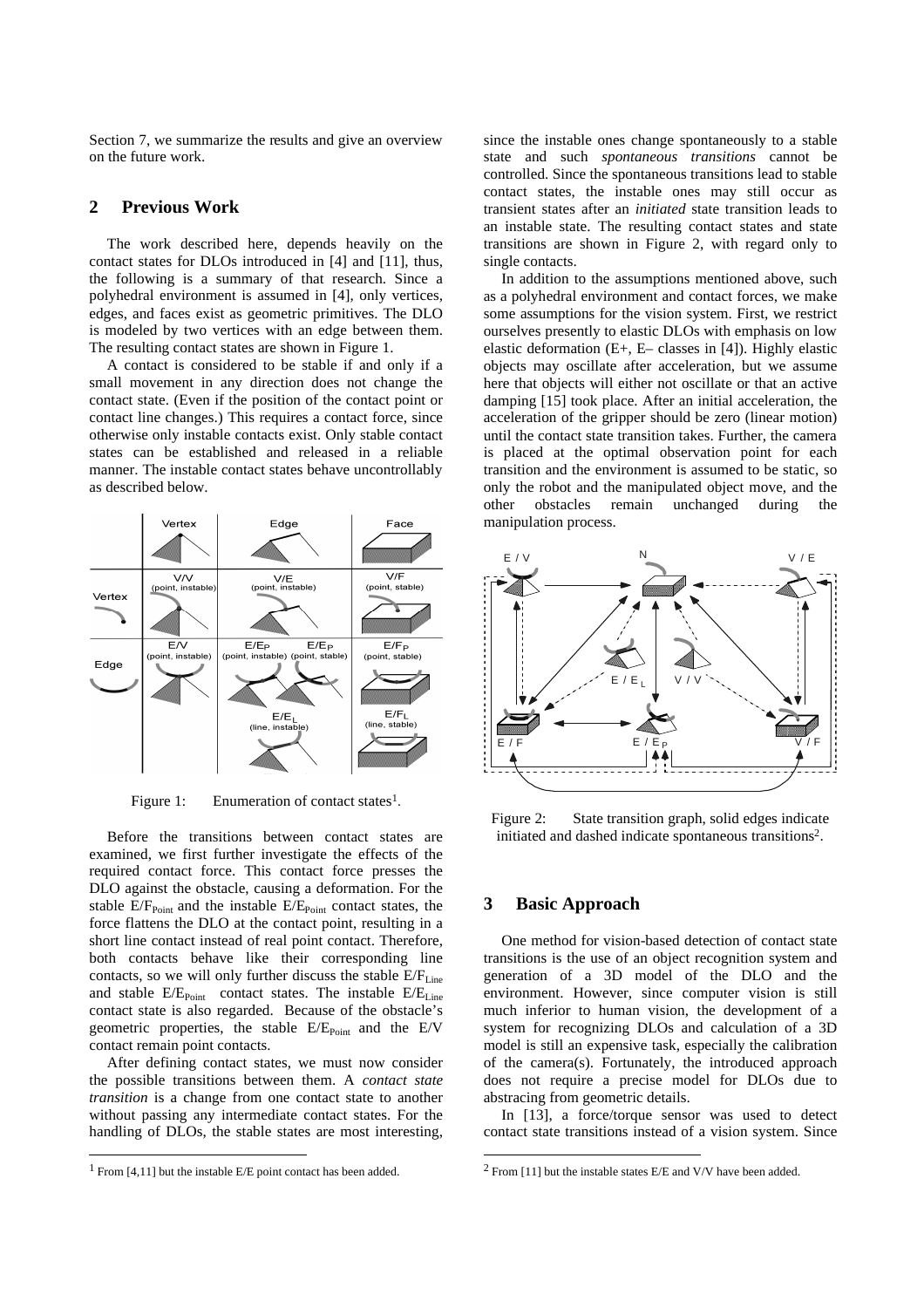the force/torque sensor is unable to sense the environment and the method described here does not use a 3D model, our vision-based system may not need such a 3D model . The internal forces measured with the force/torque sensor deform the work-piece, resulting in observable deformation. Indeed, [7] describes an approach for fusing vision and force sensor data, whereby the vision sensor is used as an additional force/torque sensor by calculating the forces based on object deformation. This means identifying vertices, edges or faces is not necessary for detecting contact state transitions.

For this reason and because we assume a static environment, we can use the work piece motion to segment background and foreground [5]. Our approach is basically a flow-based one, since we always regard a sequence of images, but we do not restrict ourselves to any special technique such as optical flow. More concretely, we use a stationary gray-value camera to acquire images and remove the static environment from the image by calculating difference images. In the next step, binary images are calculated by applying a threshold value to the difference images. In the resulting binary images, only the work-piece and the robot remain (Figure 3). The remaining sequence of threshold-applied difference images (hereafter: *difference images*) should contain sufficient information for successful vision-based detection of contact state transitions.

But now we must answer the question of recognizing contact state transitions in such a sequence of difference images. Since we do not want to restrict ourselves to any specific algorithm, our objective is the identification of general features that are significant for detecting state transitions. The development of algorithms for detecting/extracting those features from the image sequence is part of future work.



Figure 3: The original image taken by a grey-value camera (a) and the resulting binary image (b).

Any algorithms developed must fulfill some requirements, an important one being reliability. A reliable algorithm must detect every transition and the contact states after the transition must be stable. In particular, we need a contact force to achieve a stable contact. So, for rigid objects the transitions must be detected as fast as possible; otherwise the object or environment may suffer damage. In contrast, with a DLO, the transition must not be detected so quickly or an instable contact may be the result.

Instead of looking for features for every single contact state transition, similar transitions are grouped together in

classes, with each class handled by one skill and its inversion. Since force-based transition detection uses one skill for every single transition, the following classification mainly deals with vision-based methods.

The next sections describe three classes of contact state transitions and the features for detecting them. The classes are similar but not identical to the three skills used by Hasegawa [3] for handling rigid objects, since here we regard deformable objects based on the state transitions shown in Figure 2. While no set of transitions corresponds to his "rotate-to-insert" skill and the last class described here only applies to deformable objects, his "move-totouch" and "rotate-to-level" skills are almost identical to the first and second class described below.

# **4 Establishing and Releasing Contact**

The move-to-touch skill is useful for handling deformable objects and is represented in Figure 2 by all edges from N to any other state. In contrast to Hasegawa [3], we also introduce a "move-to-detach" skill. This skill is the inversion of the move-to-touch skill and is represented by any initiated transitions to N. Both skills belong to the establishing- and releasing-contact class.

Since we always assume a contact force for any existing contact, only motions leading to such a contact force are allowed. Two examples for allowed motions are given in Figure 4b and 4d. The motions 4a and 4c are examples of establishing a contact without deformation of the work piece. Such motions are not allowed, since they do not lead to a contact force. The rest of the paper concentrates on translatory motions like 4b, but the features described work also with rotatory motions like 4d.



Figure 4: Establishing contact via translatory motions  $(a,b)$  or rotatory motions  $(c,d)$  while deforming  $(b,d)$  or not deforming (a,c) the work piece.

The first feature examined for vision-based transition detection is of course deformation. As long as the DLO is not in contact with any obstacle (but the gripper), it may deform due to gravity. Establishing a stable contact leads to a deformation caused by the contact force. This deformation may be measured by observing the curvature of the DLO. The main characteristic of an established contact is that at least a part of the DLO stops moving in at least one direction, while other parts continue their motion. This can be seen in Figure 5, where two sequences of difference images are shown. Every sequence consists of four binary images; the brighter the DLO, the older the corresponding difference image. In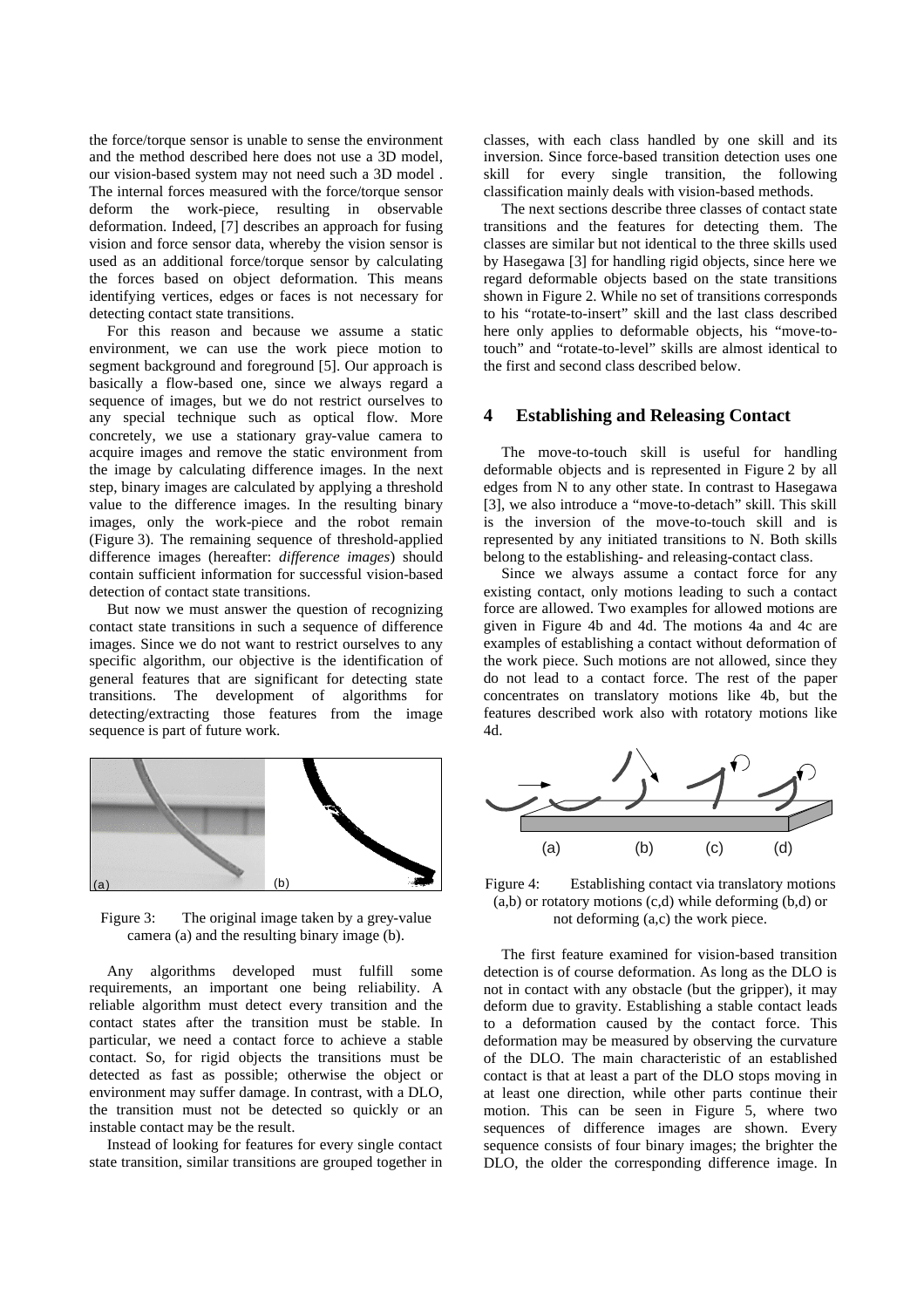both sequences, the DLO is moved in the *v*-direction until it hits an obstacle (box). In the left sequence, the tip of the DLO stops moving in the *v*-direction and starts moving in the negative *u*-direction. If due to friction or the DLO's shape it does not move in the *u*-direction, the *v*-direction motion will stop at the contact point, since the obstacle prevents further motion. Either stoppage of motion in the *v*-direction or additional motion in the *u*-direction will always occur. The right-hand sequence also shows this effect, whereby the marked part stops moving in the *v*direction. Thus, the common feature is that part of the DLO stops moving in one direction as it hits an obstacle. This is the characteristic feature for all transitions from N to any other contact state, including all instable ones.

This loss of motion may be detected by comparing successive difference images. The result of such a comparison of the last two images is shown at the bottom line of Figure 5. The later an image is taken, the more the DLO has moved in the motion direction until the DLO hits the obstacle. We can then distinguish up to three areas  $a$ ,  $a^+$  and  $a^0$ . In  $a^+$  the DLO continues moving but in  $a^0$  it remains at the same place, whereas in area  $a^r$ , the DLO even moves backwards. The existence of an area *a* 0 is equivalent to a stop in motion; thus, it appears in both examples.

The reverse transitions from any state to N can be detected in the same way, but the characteristics are inverted. This means that we start with an  $a^0$  area and after the contact state transition, only the  $a^+$  area remains.



Figure 5: Sequence of difference images for the transition  $N\rightarrow V/F$  (a) and for  $N\rightarrow E/E_P (b)$ ; for better orientation the obstacle is also shown.

More difficult than detection of contact is the identification of the resulting contact state. Since our basic approach uses difference images, the obstacles are invisible in the binary images. Additionally, it cannot be decided whether the obstacle is an edge or a face. The sequence in Figure 5b shows an  $N\rightarrow E/E_P$  transition. An obstacle represented by the dotted line would produce the same sequence of images, but the transitions would be  $N\rightarrow E/F$ . Since we cannot sense what geometric primitive the DLO is in contact with, we can only try to decide whether the edge or the vertex of the DLO is in contact. However, even this task is difficult since the deformation due to stopped motion may not appear at the tip even for a vertex contact (Figure 5a). But since the tip of the DLO stops moving in the motion direction for any vertex contact, this enables one to distinguish DLO vertex- from edge-contacts.

# **5 Stable State Transitions**

The second class contains all immediate transitions from any stable contact state other than N to any other stable contact state other than N, like  $V/F\rightarrow E/F$ . This class corresponds to Hasegawa's rotate-to-level skill for rigid objects, because his skill and this class share the main characteristic, namely the change from a point to a line contact. But in contrast to the case of rigid objects, where this can only be done by a rotatory motion, in DLOs both translatory and rotatory motion can change a point to a line contact. This class also contains the reverse transitions from line to point contacts.



Figure 6: Sequence of difference images *i* = 1,...,4 for the transition  $E/E_P \rightarrow E/F$  (a) and  $V/F \rightarrow E/F$  (b) with contact length  $l_i$  and centre of contact  $c_i$ .

The deformation change depends on the motion. For example, the transition  $V/F\rightarrow E/F$  can be made without further (visible) deformation of the work piece by using the contact point as rotation centre. Translatory motions must deform the work piece, for this reason a rotate-tolevel motion cannot be substituted with a translatory motion for rigid objects.

The deformation offers a way to recognize such contact state changes, assuming a translatory motion. But the bending of the DLO may increase (Figure 6b) or decrease (Figure 6a), depending on the specific geometric situation. Although the shape changes heavily, it is difficult to determine the transition point, so additional features such as the length of the contact should be regarded. It is obvious that a point contact is smaller in length than a line contact, so this can easily be used as a feature. The examples in Figure 6 show two transitions from a point to a line contact, whereby the contact length *l*i is drawn for every image. Another feature is the motion of the center of contact  $c_i$ . This centre is unchanged as long as the work-piece is in the  $E/E<sub>P</sub>$  contact state (Figure 6a) but after the transition to E/F, it starts moving. In the second sequence (Figure 6b), the centre first moves to the left while the work piece is in V/F and after reaching  $E/F$  it moves back  $(c_4)$ . The reverse transitions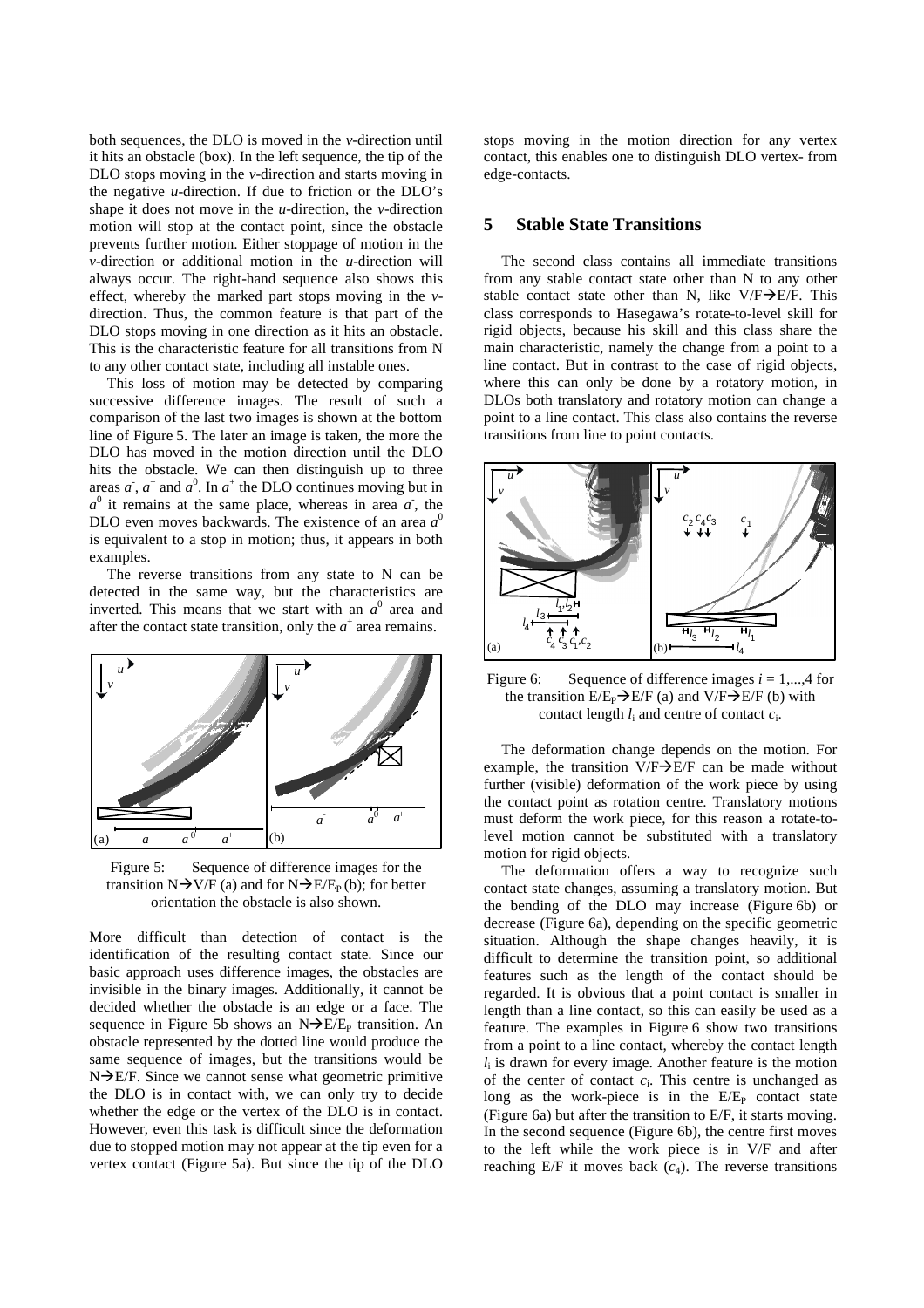$E/F\rightarrow V/F$  and  $E/F\rightarrow E/E_P$  can be detected in the same way, but the characteristics must be inverted.

The deformation and the length of contact are quantitative features, since the features do not change their sign at the contact point. In contrary, the contact point motion is more a qualitative feature because the centre of contact either begins moving and stops after the transition or changes the direction of its motion. Thus, this feature is expected to be more resistant to noise, making it more reliable than others. The contact state validation here is as difficult as for the establishing and releasing contact class but as the transitions can be fully controlled, an additional validation is not really necessary.

### **6 Spontaneous Transitions**

All transitions in the transition graph (Figure 2) marked spontaneous and those leading from stable to instable states still remain to be classified.



Figure 7: Sequences of difference images for a transition  $V/F\rightarrow V/E\rightarrow N$  (a) and  $V/F_1\rightarrow V/E\rightarrow V/F_2$  (b).

Those transitions ending in an instable state cannot be detected with the features discussed in the last section because the contact would remain a point (V/F $\rightarrow$ V/E) or line contact  $(E/F\rightarrow E/E_L)$ . Figure 7b shows such a transition (V/F $\rightarrow$ V/E) and the following spontaneous transition (V/E $\rightarrow$ V/F). Humans can recognize the  $V/F\rightarrow V/E$  transition in the original sequence of grayvalue images. However, in the sequence of difference images even a human fails to detect this transition, due to the need for edge-recognition capability. Fortunately, detection of this transition is not even necessary, since (due to instability of V/E) another recognizable transition takes place. Here, this spontaneous transition leads to the stable state V/F, a transition recognizable even in sequences of difference images.

In general, several stable states can be reached from an instable one. Which one is actually reached depends on several conditions; an exact analysis of the transition conditions can be found in [7]. Whatever stable contact state results, there is always a spontaneous transition after reaching an instable contact state leading to a stable one. Thus, the third class does not contain single transitions but sequences of transitions. Such transition sequences consist of an initiated transition to an instable state and a

spontaneous transition to a stable state. Since the spontaneous part is visible in the sequence of difference images, the sequence is recognizable even if the first part cannot detected by our approach. Contrary to initiated transitions, spontaneous transitions are one-way transitions, so only one skill is needed for this class. Further, since such spontaneous transitions lead often to state N, this class would intersect with the establishing and releasing contact class. Thus, the restriction to "initiated transitions" for the establishing and releasing contact class is made.

First, we assume the resulting state is not N. One way to detect such a transition is observing the contact point motion. If the DLO is dragged over an obstacle, the contact point always follows the surface of the obstacle as long as it is in contact. Since only a polyhedral environment is considered, the contact point always moves along a straight line (see Figure 7). A transition from any stable contact state to another contact state via an instable one causes a discontinuity. In Figure 7b, the face before and after the V/E contact state must have different normal vectors, otherwise both faces are identical and there is no transition. In general, the orientation of the geometric primitives before and after the transition sequence must differ. Since the contact point must follow the surface, this change of orientation means the contact point now follows a straight line with a different direction vector than before.

In the second case, (Figure 7a), the contact is released after the spontaneous transition, but this can be sensed with the features discussed in Section 4 or by observing the deformation of the DLO. The characteristic of spontaneous transitions is the release of stress. This makes such a transition uncontrollable but also reduces bending of the work piece. The motion before the spontaneous transition may deform the DLO and may even reduce bending, but the transition itself at least causes an additional reduction, so there is always a discontinuity while observing the change of deformation. In addition, usually straightening occurs rather quickly and initiated transitions cause continual (un)bending, so fast changes are typical for spontaneous transitions.

A state validation is again difficult but at least it is possible to distinguish the transition leading to N from those leading to any other stable state. This is possible by examining features used to detect release of a contact.

### **7 Conclusions**

We identified three classes in particular: one for establishing and releasing contact, one for changing from one stable contact state to any other state but N and one for the spontaneous transitions. For each class, some of what we believe to be characteristic features for visionbased detection are given. The listed features allow for recognition all transitions in Figure 2 but the transitions from any stable state (except N) to any instable state. For recognizing such transitions, the recognition of the environment is necessary. However, the instability of